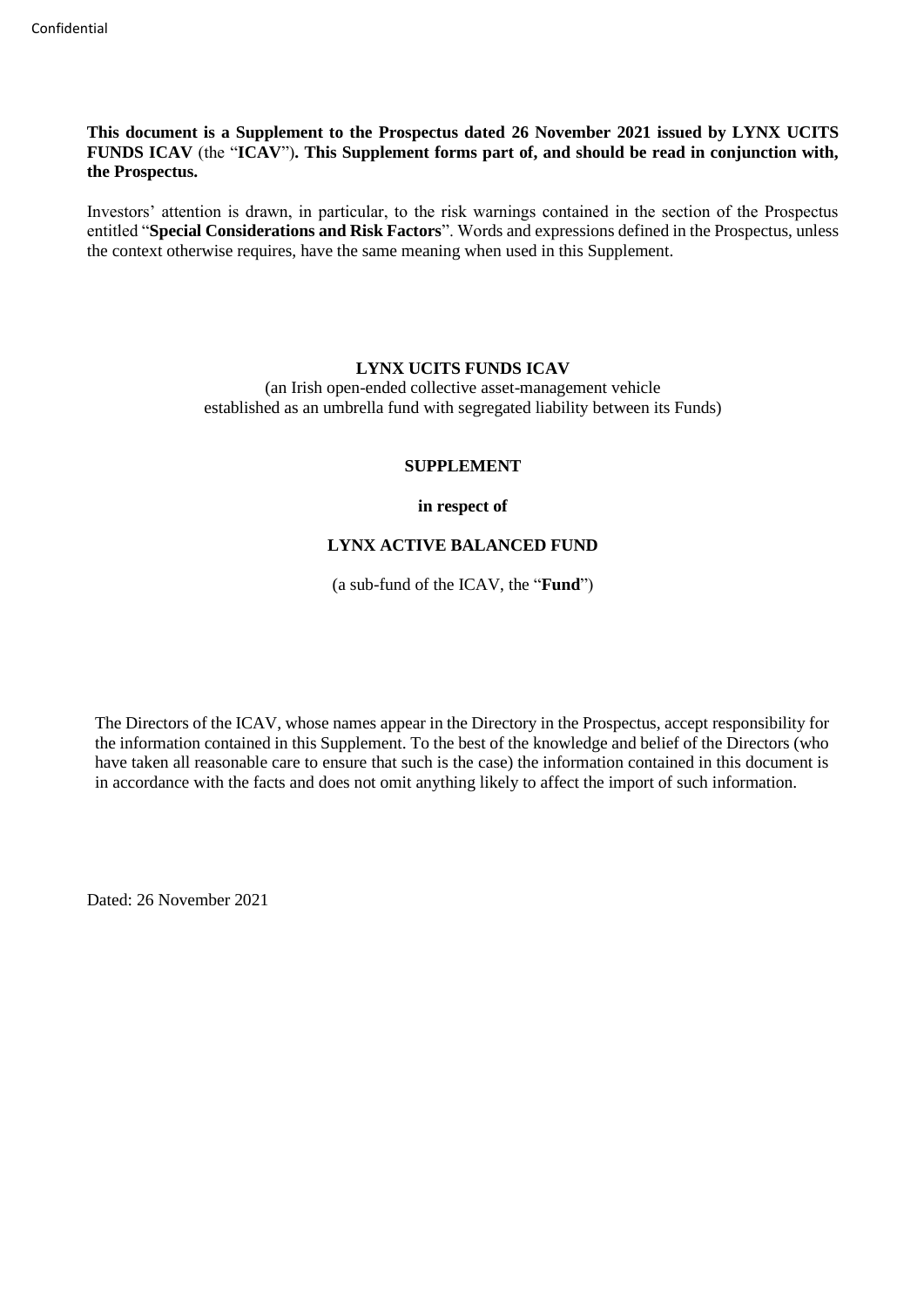# **TABLE OF CONTENTS**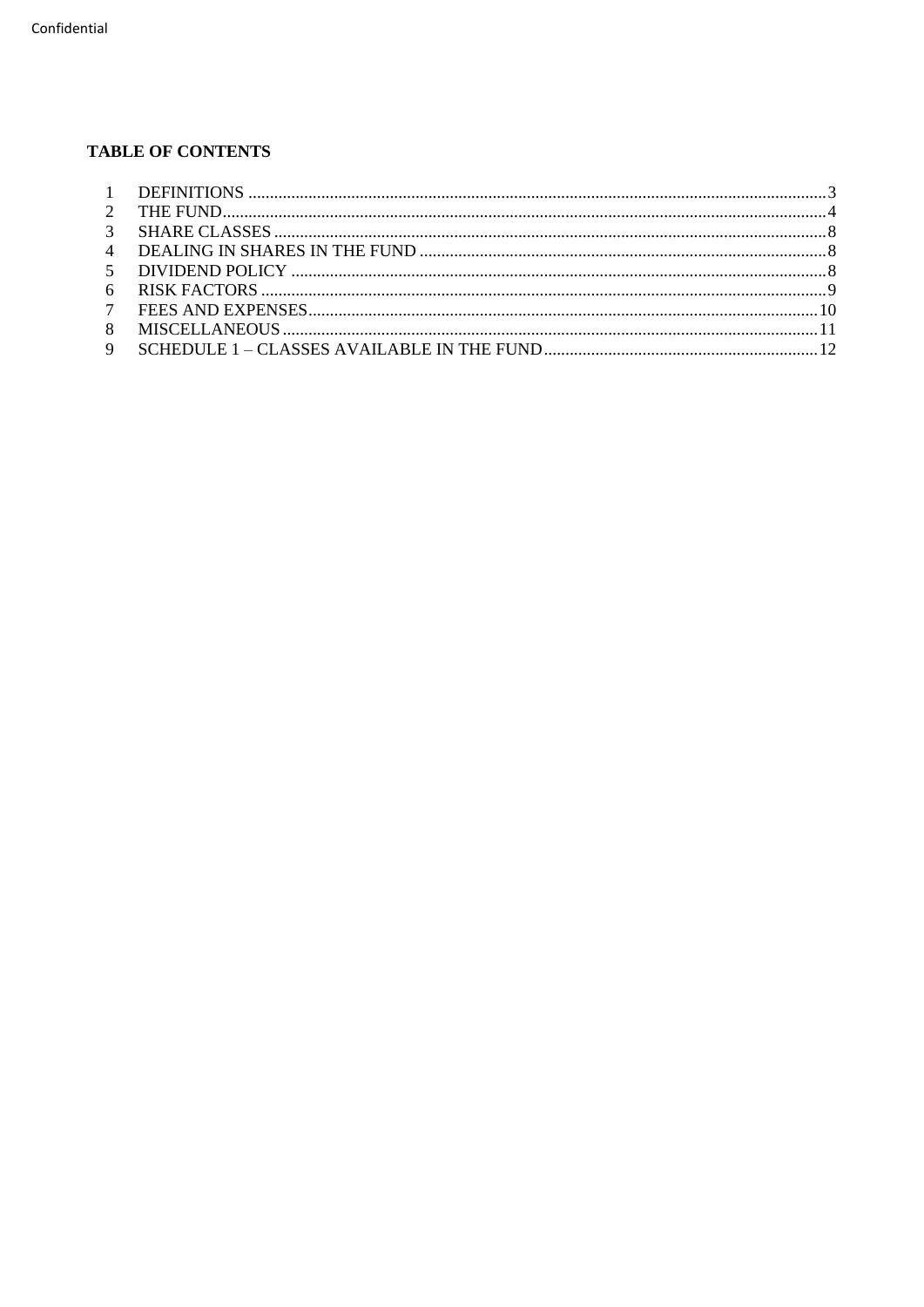# <span id="page-2-0"></span>**1 DEFINITIONS**

The following definitions apply throughout this Supplement unless the context requires otherwise:

| "Business Day"               | Every day (except legal public holidays in Ireland or Sweden) during which banks in<br>Ireland and/or Sweden are open for normal business and such other day or days as the<br>Directors, in consultation with the Manager, as appropriate, may from time to time<br>determine and notify in advance to Shareholders.                                                                      |  |  |  |  |  |  |  |
|------------------------------|--------------------------------------------------------------------------------------------------------------------------------------------------------------------------------------------------------------------------------------------------------------------------------------------------------------------------------------------------------------------------------------------|--|--|--|--|--|--|--|
| "Dealing Day"                | Every Business Day.                                                                                                                                                                                                                                                                                                                                                                        |  |  |  |  |  |  |  |
| "Dealing<br>Deadline"        | 10.00 a.m. (Irish time) on the relevant Dealing Day. The Directors, in consultation<br>with the Manager, as appropriate, may, in their discretion and in exceptional<br>circumstances, waive the Dealing Deadline either generally or in relation to any<br>specific subscription provided that applications are received prior to the Valuation<br>Point for that particular Dealing Day. |  |  |  |  |  |  |  |
| "FDI"                        | Financial Derivative Instruments.                                                                                                                                                                                                                                                                                                                                                          |  |  |  |  |  |  |  |
| "Initial<br>Offer<br>Period" | The initial offer period for Share Classes, outlined in the section entitled "Share"<br><b>Classes</b> " of this Supplement will be from will be from 9.00am (Irish time) on 29<br>November 2021 until 5.00pm (Irish time) on 28 May 2022 as may be shortened or<br>extended by the Directors in accordance with the requirements of the Central Bank.                                     |  |  |  |  |  |  |  |
| "Valuation Point"            | 11.00 a.m. (Irish time) on the relevant Dealing Day in the relevant markets.<br>For the avoidance of doubt, the Valuation Point will always be after the Dealing<br>Deadline.                                                                                                                                                                                                              |  |  |  |  |  |  |  |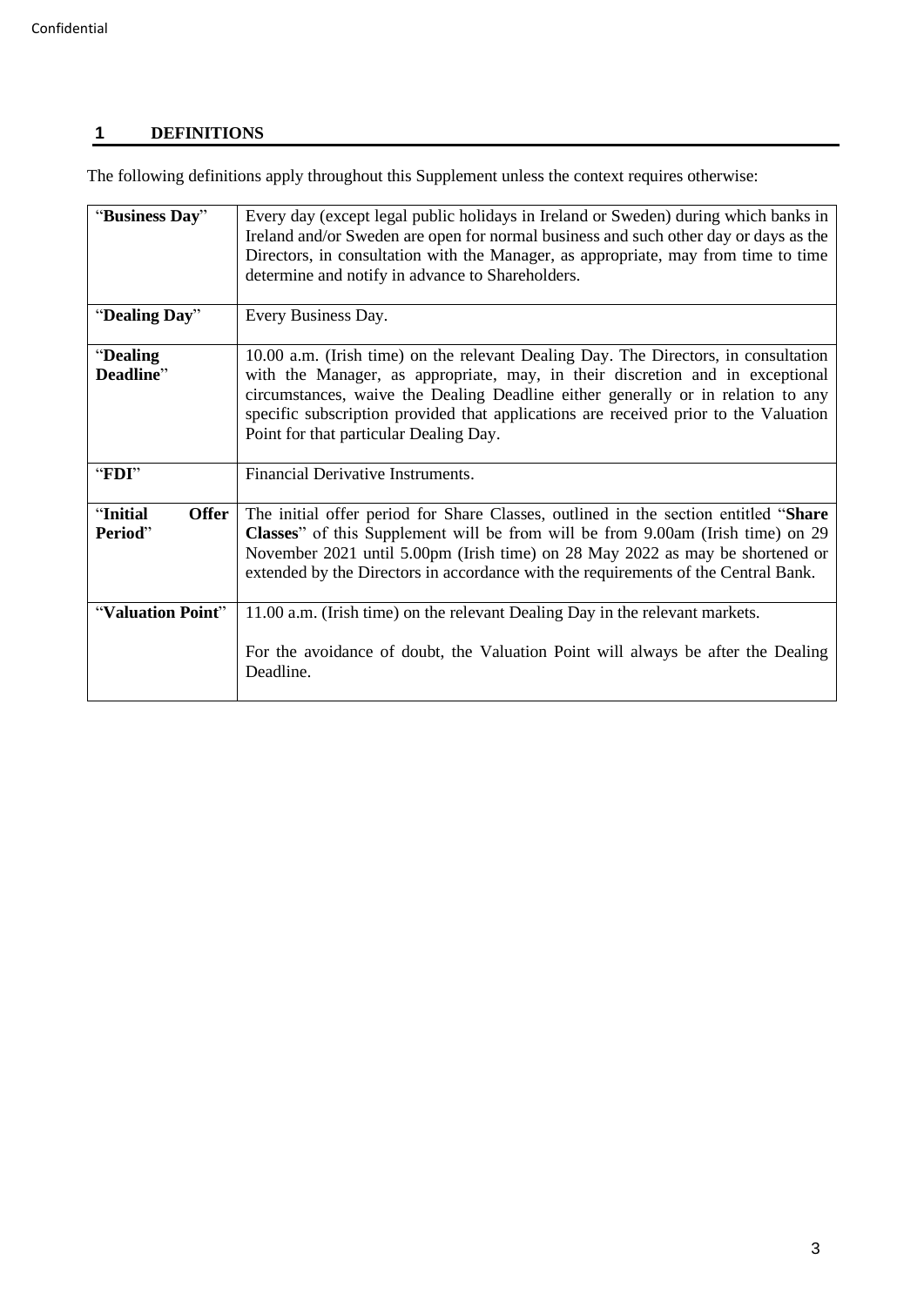# <span id="page-3-0"></span>**2 THE FUND**

#### **Investment Objective**

The Fund's investment objective is to achieve long term capital appreciation to a moderate risk level by providing dynamic long exposure to a diversified range of asset classes and financial instruments.

# **Investment Policy**

The Fund is actively managed and allocates across and within a wide variety of global markets and asset classes, consisting of equity indices (i.e. broad financial equity indices in developed markets and to a smaller extent in emerging markets), currencies, fixed income and eligible diversified commodity indices (UCITS compliant indices consisting of e.g. energy and metals).

The Fund can be described as a long only balanced fund with an expected long-term average annualised volatility of 8%.

The Fund seeks to balance risk across asset classes to minimise the negative effect of market downturns that may result from e.g. economic recessions or inflationary environments. The Fund uses quantitative models for asset allocation and portfolio construction purposes. The models are proprietary developed by the Investment Manager and aim to forecast, among other things, market trends and volatility.

The Fund may shift its allocation across markets, sectors and asset classes more frequently than traditional balanced funds and FDI may comprise a substantial part of the investment universe.

**Investors should note that the Fund will pursue its investment policy principally through investment in FDI.**

# **Investment Approach**

The investment strategy is designed to achieve the Fund´s objective by investing in a diversified range of asset classes and financial instruments. In determining the total risk level and composition of the Fund´s portfolio of holdings, the Investment Manager uses a quantitative and systematic approach based on several inputs. These inputs are, among others, momentum (buying when the price of an asset increases and vice versa), value (buying assets that the model calculates as cheaper compared to other assets) and volatility (the size of current market moves, used mainly for position sizing where higher volatility corresponds to smaller positions).

The trading process is fully systematic. This means that the Investment Manager uses proprietary, in-house developed, models that generate buy and sell signals in financial instruments selected by the Investment Manager. The signals lead to an automated order generation and the orders are executed directly into the electronic markets using internally developed algorithms. The trading is monitored 24 hours a day by a trading desk.

To achieve a balanced allocation of risk when constructing the portfolio, the Investment Manager uses a risk weighted asset allocation approach as opposed to the traditional capital weighted allocation approach. This means that when comparing positions in different asset classes the Investment Manager will focus on the expected volatility in the returns rather than the notional exposure. This also implies that lower risk assets such as short-term interest rates and bonds will generally have higher notional exposure than higher risk assets such as equities. Following this approach does not necessarily translate into an equal allocation of risk across and within asset classes. Exposure to equities is expected to account for the majority of the total risk allocations over time. The minimum exposure to each asset class may be as low as 0% of the Fund's total assets although the Fund will generally have some level of investment in most asset classes and financial instruments. The exposure to equities is not to exceed 100%.

The long term average allocation will initially be approximately 60% equities (and currency instruments to balance currency exposure to equities as outlined below), 30 % fixed income and 10 % eligible commodity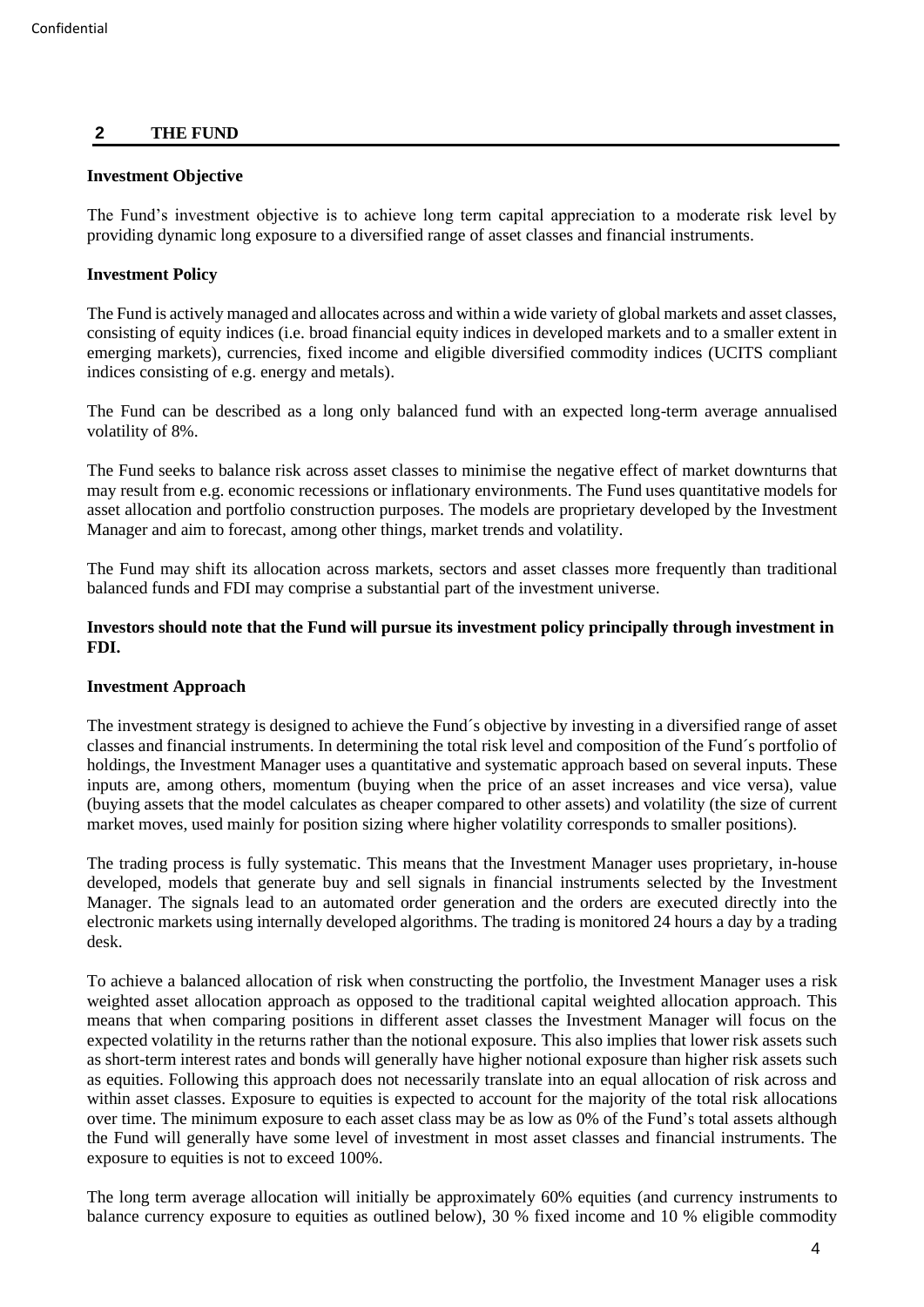indices. At any given time, the allocation may however deviate substantially from the long term average, this depending on the model signals.

Systematic approaches that focus on risk constitute a broad tool kit which can provide diversification benefits and improved risk control in periods of high market volatility.

The Fund´s total risk will be actively managed, and the annualised volatility is expected to be approximately 8% on average. The actual or realised volatility may be materially higher or lower for extended periods depending on market conditions and the model's daily risk appetite (the model generally seeks to increase the risk when market conditions are considered favorable and decrease risk in other conditions).

The Fund has no geographic investment limits. To improve the Fund´s ability to achieve its goal, allocations to emerging markets are permitted but are expected to constitute a minor part of the Fund´s assets. Likewise, the allocation to bonds will primarily be made to issuers with high credit quality.

The Fund will gain exposure to the various asset classes mainly by investing in FDI. The use of derivatives allows the Investment Manager on behalf of the Fund to implement investments more efficiently than investing in traditional assets such as stocks and bonds.

The Fund uses currency instruments and the purpose of this is to balance currency exposure to equity investments. The exposure is active, which means that the level of exposure is based on model signals in FX markets, and the currency exposure might therefore be less than the equity investments.

The Fund may also use currency instruments for hedging purposes. The Fund can be exposed to currencies other than the Base Currency through investments and/or cash holdings. Investors should refer to the section of the Prospectus headed "**Currency Risk**" for additional information regarding currency related risks.

# **Investment instruments and asset classes**

In order to achieve the Fund's investment objective, the Investment Manager will seek to invest the net proceeds of any issue of Shares in some or all of the instruments (each a "**Fund Asset**" and together the "**Fund Assets**") set out below, which, unless such investments are permitted investments in unlisted securities, collective investment schemes or OTC (over the counter) derivatives, will be listed, traded and dealt with on one or more of the Regulated Markets set out in Schedule I to the Prospectus.The instruments expected to be used in the implementation of the Fund's investment objective may include:

# *Financial derivatives*

- Futures contracts including bond futures, interest rate futures, currency futures, futures on equity indices (which will be well diversified national or regional equity indices on a world-wide basis) and commodity index futures. Futures contracts may also be used to hedge against market risk
- Forwards, including currency forwards for developed and emerging markets. Forward contracts may also be used to hedge against market risk
- Swaps, including swaps on equity indices, bond indices, eligible diversified commodity indices as well as credit default swaps (including sovereign and/or corporate and/or index credit default swaps)

# *Transferable securities*

- Equities, listed securities across all sectors, geographies and market capitalisations
- Fixed income and money market instruments, including but not limited to, commercial paper, government and corporate bonds, fixed and floating rate and zero-coupon bonds with high credit quality
- Repurchase Agreements
- Inflation linked bonds

A significant part of the Fund's assets may be held in cash or cash equivalent investments, including, but not limited to, money market funds, bank deposits and/or government securities, for cash management purposes.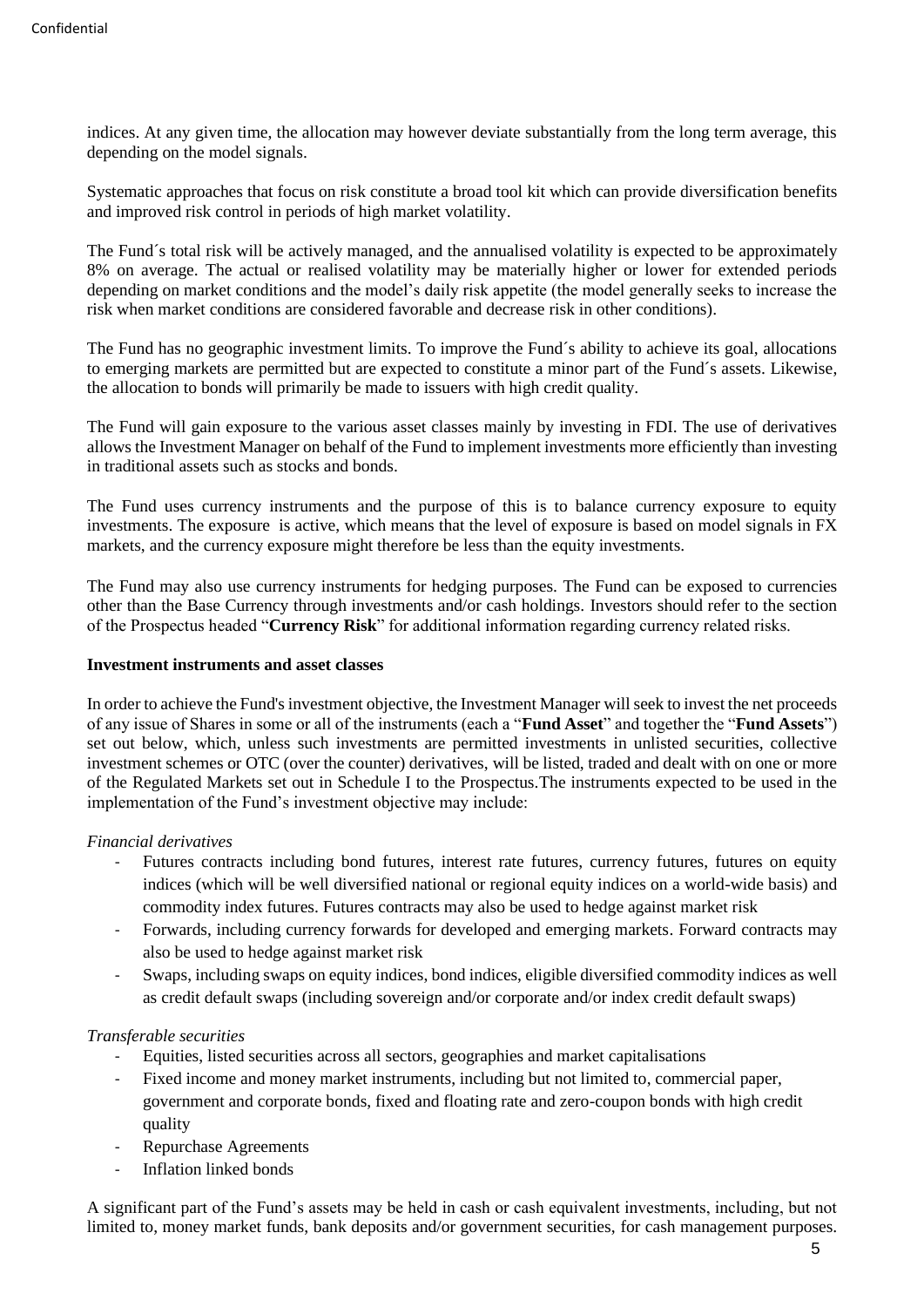Subject to the investment restrictions below, and as the only capital invested in financial derivatives is the collateral that is placed with the clearing organizations, an investment in such fixed income securities and money market instruments may constitute up to 100% of the Fund´s Net Asset Value. Such fixed income and money market instruments shall be issued or guaranteed by any EEA Member State or any OECD Government, its local authorities, or public international bodies of which one or more EEA Member State or OECD Government is a member. Cash or cash equivalent assets may be used to meet collateral requirements for derivative positions.

The Fund may invest in FDI on indices where the Investment Manager determines that this is an efficient way of gaining exposure to a particular market, asset class or geographical region.

Details of the indices to which the Fund may gain exposure through FDI shall be available upon request from the Investment Manager and, in accordance with the requirements of the Central Bank, the Investment Manager shall disclose where further material information on such indices can be obtained. Such indices are rebalanced on a periodic basis but such rebalancing is not expected to have a material effect on the costs incurred by the Fund within this strategy. Should the weightings of any particular index constituent in which the Fund is invested exceed the investment restrictions permitted by the Central Bank, the Investment Manager will adopt as a priority objective the remedying of the situation, taking due account of the Shareholders.

# **Use of FDI and Efficient Portfolio Management Techniques**

The Fund may invest up to 100% of the Net Asset Value of the Fund in Fund Assets as set out above. However, since the Fund will invest in FDIs the gross notional exposure will exceed 100% of the Fund's Net Asset Value. For additional information, please see below section "**Leverage**".

The Fund may engage in transactions in FDIs (including forward currency exchange contracts, currency futures, cross currency asset swaps or currency options) for direct investment purposes and for the purposes of efficient portfolio management and currency hedging within the conditions and limits laid down by the Central Bank from time to time. FDI used for efficient portfolio management and hedging are not expected to have a material effect on the risk profile of the Fund.

The Fund will utilise an absolute Value at Risk ("VaR") approach, which allows the one-month VaR to be up to 20% of the Net Asset Value using a one-tailed confidence interval of 99% and an observation period of at least 1 year. That means that if the calculated probability of a loss of 20% or more of the Fund´s Net Asset Value over the immediately forthcoming 20 Business Days is greater than 1%, steps will be taken to reduce the risk level of the Fund in a timely and prudent manner.

The Fund may enter into repurchase and reverse repurchase agreements subject to the conditions and limits set out in the Central Bank Regulations for efficient portfolio management purposes only, but will not enter into stock lending agreements. The Fund's exposure to repurchase and reverse repurchase agreements is set out below (as a percentage of Net Asset Value):

|                                      | <b>Expected</b> | <b>Maximum</b> |
|--------------------------------------|-----------------|----------------|
| Repurchase<br>Agreements             | 0%              | 100%           |
| <b>Reverse Repurchase Agreements</b> |                 |                |

This section is to be read in conjunction with the "**Investment Techniques and Instruments**" section of the Prospectus.

# **Share Class Hedging**

The Base Currency of the Fund is EUR. Shareholders may subscribe in USD, Euro and SEK denominated Share Classes respectively.

The USD and SEK denominated Shares are Hedged Share Classes. The Investment Manager will seek to hedge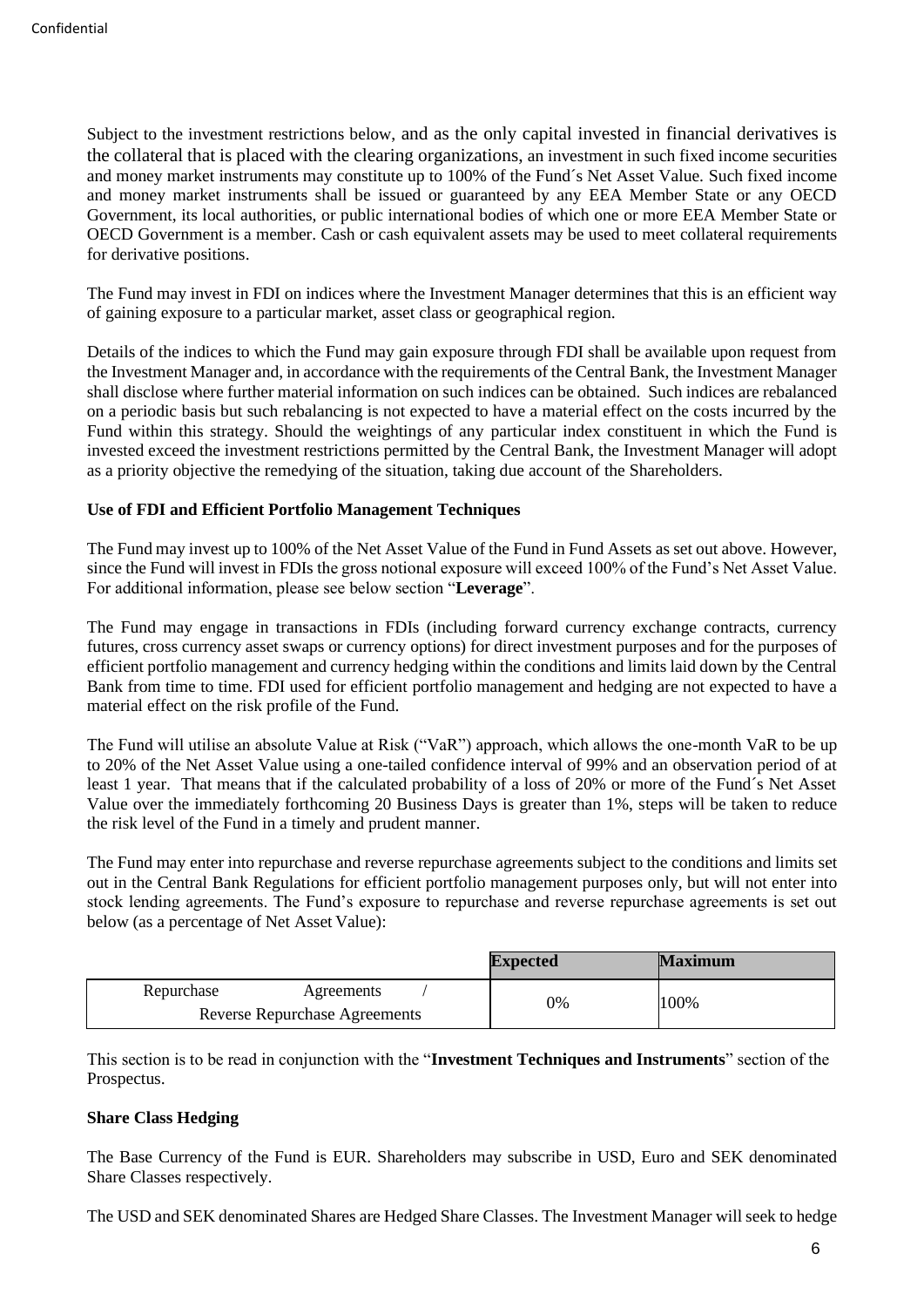these Hedged Share Classes against exchange rate fluctuation risks between the denominated currency of the Class and the Base Currency of the Fund. The Investment Manager shall attempt to mitigate the risk of such fluctuation by using FDI (outlined above) for currency hedging purposes subject to the conditions and within the limits laid down by the Central Bank. However, the successful execution of a hedging strategy which mitigates exactly this risk cannot be assured.

The Investment Manager may choose not to enter into hedging transactions with respect to a Hedged Share Class where the Investment Manager deems it uneconomical to do so (for example, where the costs associated with the transaction is greater than the benefit attributable to the Share Class).

All hedging transactions will be clearly attributable to the specific Hedged Share Class(es) and therefore currency exposures of different Share Classes will not be combined or offset and currency exposures of assets of the Fund will not be allocated to separate Share Classes.

To the extent that Share Class currency hedging is successful, the performance of a Hedged Share Class is likely to move in line with the performance of the Fund's underlying assets; however, Shareholders in a Hedged Share Class will not benefit if the currency of that Hedged Share Class falls against the Base Currency and/or the currency in which assets of the Fund are denominated.

This section is to be read in conjunction with the "**Class Currency Hedging**" section of the Prospectus.

#### **Leverage**

The Fund´s use of FDI such as futures contracts, forwards contracts and swaps will have an impact on its financial leverage. Leverage will be calculated as the sum of gross notional values of financial derivative instruments that are used. The calculation of leverage in this manner may be supplemented with leverage calculated on the basis of a commitment approach in accordance with Regulation 53 (4)-(5) of the Central Bank UCITS Regulations. The Fund´s total amount of leverage is not expected to exceed 1000% of the Fund´s Net Asset Value. Investors should be aware that the level of leverage may be higher from time to time.

The sum of the gross notionals methodology may result in exceptionally high levels of leverage when shortterm interest rate futures contracts are employed. The short duration of near-term interest rates (typically 3 month contracts) and the low levels of volatility often associated with these instruments may therefore require higher notional exposure in order to achieve a meaningful market exposure. Furthermore, one derivative contract may fully or partially offset the market risk of another derivative contract. The sum of gross notional value approach does not allow netting or offsetting practices and as such a degree of leverage is not always representative of the economic risk in the Fund. When disregarding short-term interest rate positions, or in circumstances where they do not constitute a significant part of the Fund's exposure, the leverage is not expected to exceed 350% of the Fund´s Net Asset Value.

As the Fund´s investment exposure is expected to exceed its total assets, it will be subject to increased risk compared to funds that do not use leverage. While this increased investment exposure may magnify the Fund´s potential for gains, it will also magnify the potential for losses. For these reasons the Fund is intended for investors with a long-term investment horizon.

#### **Investment Restrictions**

The general investment restrictions as set out in Schedule II to the Prospectus shall apply.

The Directors may from time to time impose such further investment restrictions as will be either compatible with or in the best interests of Shareholders, in order to comply with the laws and regulations of the countries where Shareholders are located.

# **Base Currency**

The base currency of the Fund is EUR.

#### **Profile of a Typical Investor**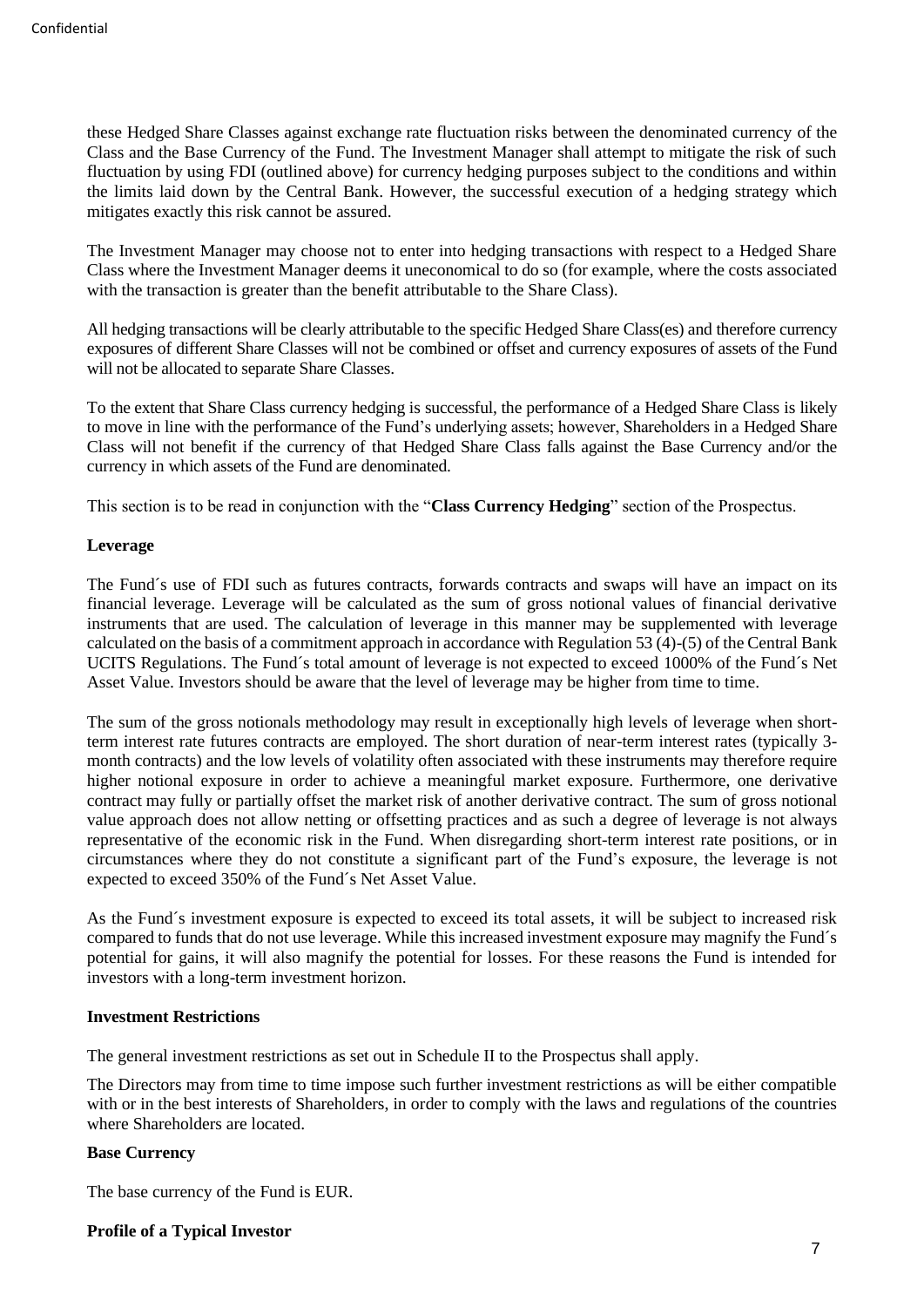The Fund should be regarded as an alternative to traditional balanced funds for an investor seeking a reasonable return through capital appreciation. The Fund provides exposure in a liquid, transparent and open-ended format and is suitable for private investors, institutions, endowments and foundations.

Investors should be aware that the Fund may carry greater investment risk than other balanced funds due to the use of derivatives and leverage. Investors should have at least a 3-5 year investment horizon.

# <span id="page-7-0"></span>**3 SHARE CLASSES**

Details of the Classes of Shares available in the Fund, including the Class Currency, management charge, Initial Offer Price, Initial Subscription Charge, any Minimum Initial Investment, Minimum Additional Investment, Minimum Redemption Amount, and Minimum Holding in respect of such Classes are set out in Schedule 1 to this Supplement.

The Directors reserve the right to differentiate between Shareholders and to waive or reduce the Minimum Initial Investment Amount, Minimum Additional Investment Amount, Minimum Redemption Amount, and Minimum Holding for any such Shareholder or to refuse an application for any such Shares in their absolute discretion. Additional Classes of Shares may be created in accordance with the requirements of the Central Bank.

The Directors have the power to redeem the remaining holding of any Shareholder who redeems its holding of Shares in any Share Class to below the Minimum Holding (or its foreign currency equivalent, where applicable).

The USD and SEK denominated Share Classes are Hedged Share Classes.

Class I1 Shares and Class I2 Shares are only available to institutional investors.

Class D1 Shares and Class D2 Shares are only available to investors who have agreed separate distribution arrangements with the Investment Manager.

Investors must subscribe into a Share Class in the currency in which that Share Class is denominated. Repurchase payments are also made in the currency in which the relevant Share Class is denominated.

# <span id="page-7-1"></span>**4 DEALING IN SHARES IN THE FUND**

# **How to Purchase Shares**

Full details on how to purchase Shares are set out in the "**Investing in Shares**" section of the Prospectus.

Signed Application Forms, duly completed, should be sent to the ICAV c/o the Administrator in accordance with the instructions contained in the Application Form.

Subscriptions for Shares must be received by the Dealing Deadline for the relevant Dealing Day. Shares will be available at the Subscription Price and subscription monies should be paid to the account specified in the Application Form so as to be received in cleared funds by the Dealing Deadline. Shareholders will be liable for any interest, losses or other costs incurred as a result of failing to settle an order within this time frame.

# **How to Redeem Shares**

Shares in the Fund may be redeemed on every Dealing Day at the Redemption Price per Share of the relevant Class, subject to the procedures and conditions set out in the "**Redeeming Shares**" section of the Prospectus**.**

# <span id="page-7-2"></span>**5 DIVIDEND POLICY**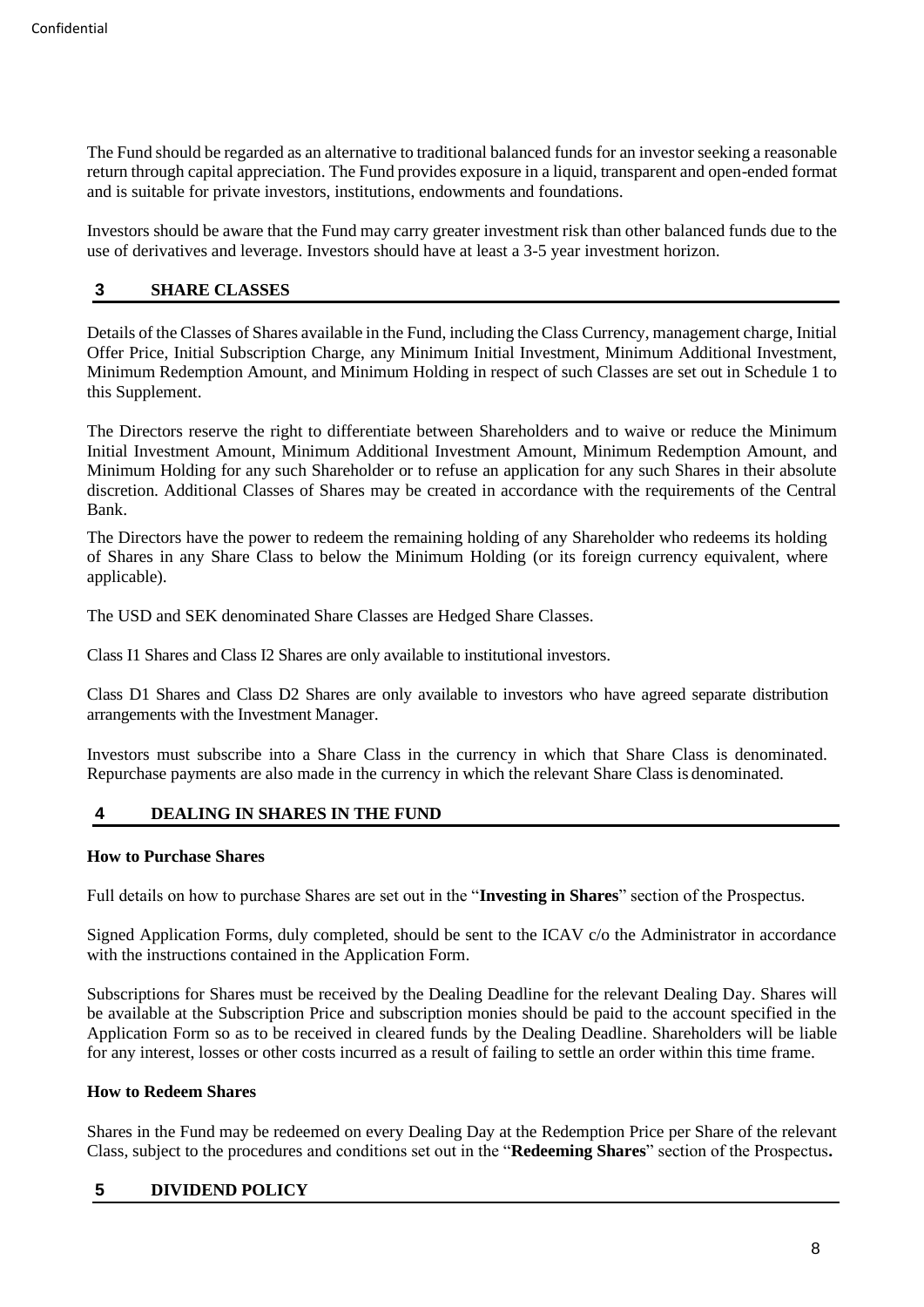It is not the intention of the Directors to declare a dividend in respect of any Share Class. Any distributable profits will remain in the Fund Assets and be reflected in the Net Asset Value of the relevant Class of Shares.

# <span id="page-8-0"></span>**6 RISK FACTORS**

Investment in the Fund carries with it a degree of risk including, but not limited to, the risks described in the "**Special Considerations and Risk Factors**" section of the Prospectus.

# **An investment in the Fund is not the same as a deposit and the value of the amount invested in the Fund may fluctuate.**

Investors should refer to and read the risk factors relating to FDI contained in the Prospectus.

The following additional risk factors also apply:

#### **General Risks**

#### *Currency Risk*

The Base Currency of the Fund is EUR.

The USD and SEK denominated Shares are Hedged Share Classes. To the extent that Share Class currency hedging is successful, the performance of a Hedged Share Class is likely to move in line with the performance of the Fund's underlying assets; however, Shareholders in a Hedged Share Class will not benefit if the currency of that Hedged Share Class falls against the Base Currency and/or the currency in which assets of the Fund are denominated. Shareholders in the Hedged Share Classes are urged to read the section of the Prospectus entitled "**Class Currency Hedging**" for information on the currency risks associated with investment in those Share Classes.

Depending on a Shareholder's currency of reference, currency fluctuations between that currency and the Base Currency may adversely affect the value of an investment in the Fund. Changes in exchange rates may have an adverse effect on the value, price or income of the Fund.

# *Counterparty Risk*

The Fund will purchase or enter into Fund Assets, including FDI, from several counterparties, which will expose the Fund to the issuer or credit risk of such counterparties and their ability to satisfy the terms of such contracts.

# *Trading in Futures is Speculative and Volatile*

The rapid fluctuations in the market prices of futures make an investment in these securities volatile. Volatility is caused by, among other things: changes in supply and demand relationships; weather; agriculture, trade, fiscal, monetary and exchange control programs; domestic and foreign political and economic events and policies; and changes in interest rates. In addition, governments from time to time intervene, directly and by regulation, in certain markets, often with the intent to influence prices. The effects of governmental intervention may be particularly significant at certain times in the financial instrument and currency markets, and this intervention may cause these markets to move rapidly.

# *Exposure to Commodities Involves Certain Risks*

Indirect exposure to the commodities markets via investment in FDI may subject the Fund to greater volatility than investments in traditional securities. The performance of the Fund may be affected by changes in overall market movements, commodity index volatility, changes in interest rates, or sectors affecting a particular industry or commodity, such as drought, floods, weather, embargoes, tariffs and international economic, political and regulatory developments.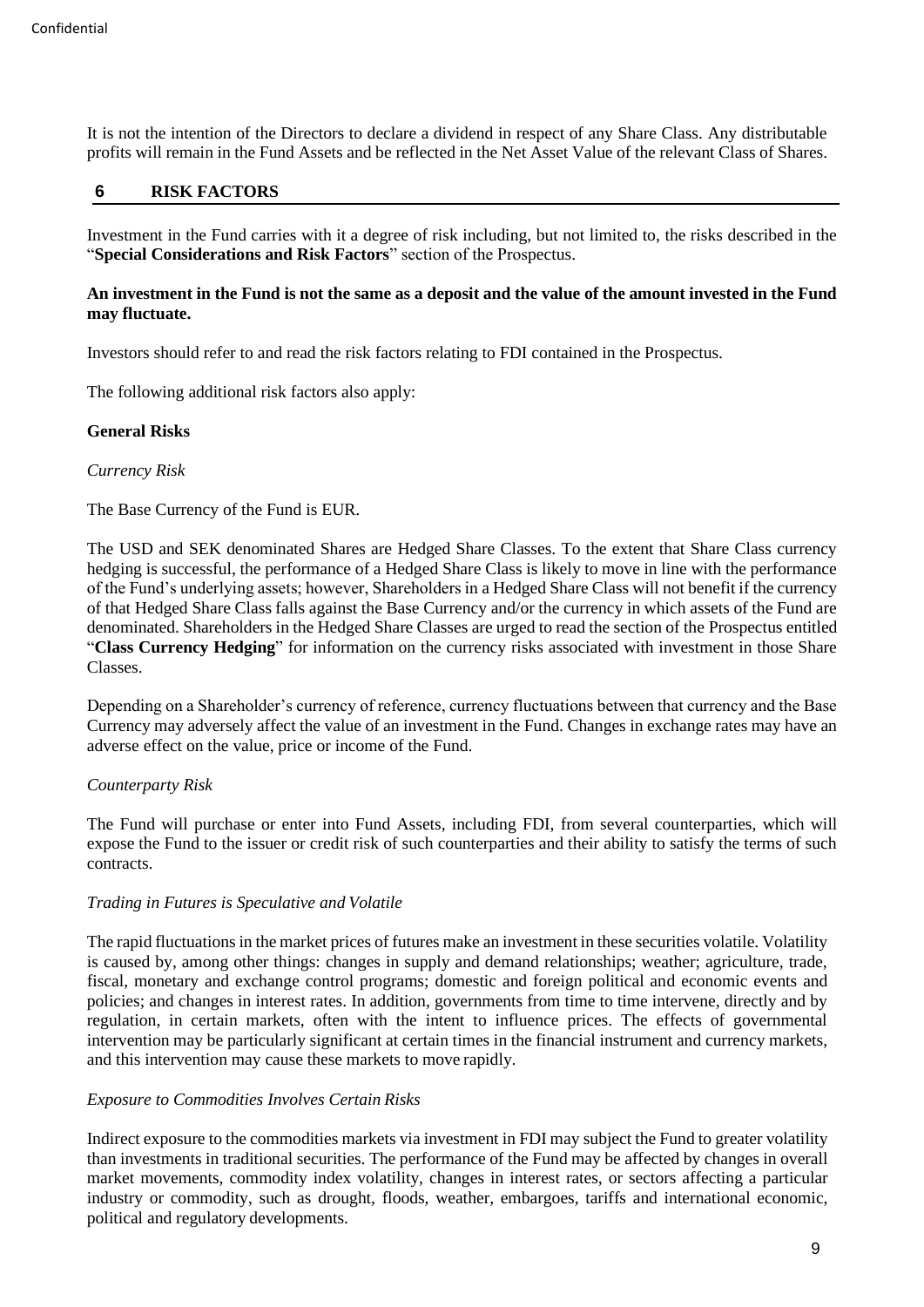# *Markets or Positions May Be Correlated and May Expose the Fund to Significant Risk of Loss*

Different markets traded or individual positions may be highly correlated to one another at times. Accordingly, a significant change in one such market or position may affect other such markets or positions. The Investment Manager cannot always predict correlation. Correlation may expose the Fund to significant risk of loss.

# *Exposure to Currencies Involves Certain Risks*

The Fund's indirect exposure to foreign currencies subjects the Fund to currency risk. Currency rates in foreign countries may fluctuate significantly over short periods of time for a number of reasons, including changes in interest rates and the imposition of currency controls or other political developments in the relevant countries. In addition, the Fund may incur transaction costs in connection with conversions between various currencies.

# *Limited Recourse*

A Shareholder will solely be entitled to look to the assets of the Fund in respect of all payments in respect of its Shares. If the realised net assets of the Fund are insufficient to pay any amounts payable in respect of the Shares, the Shareholder will have no further right of payment in respect of such Shares nor any claim against or recourse to any of the assets of any other sub-fund or any other asset of the Fund.

# <span id="page-9-0"></span>**7 FEES AND EXPENSES**

The Fund will bear its attributable portion of the fees and operating expenses of the ICAV as outlined in the "**Fees and Expenses**" section of the Prospectus and the following sections on fees should be read in conjunction with that section of the Prospectus and Schedule 1 of this Supplement.

# **Fees payable to the Manager**

The Fund shall be responsible for its attributable portion of the fees payable to the Manager. The fee payable to the Manager shall be calculated as a percentage of the Net Asset Value of the ICAV (as detailed in the below table) (plus any applicable taxes), that shall allocated to the Funds on a pro-rata basis. This fee accrues daily and paid monthly in arrears. The Investment Manager may take responsibility for payment of the fee to the Manager.

| <b>Net Asset Value of the ICAV</b>   | Fee payable to the Manager |
|--------------------------------------|----------------------------|
| $\epsilon$ 0 - $\epsilon$ 250Ml:     | $0.03\%$ per annum         |
| $\epsilon$ 250Ml - $\epsilon$ 500Ml: | $0.0275%$ per annum        |
| $\epsilon$ 500Ml - $\epsilon$ 750Ml: | $0.025\%$ per annum        |
| $€750M1 - €1Bn$ :                    | $0.0225%$ per annum        |
| Above $\epsilon$ 1Bn:                | $0.02\%$ per annum         |

These fees are subject to a minimum fee of  $\epsilon$ 65,000 per annum for the initial two sub-funds of the ICAV.

# **Fees Payable to the Investment Manager**

The Fund will be responsible for the fees due to the Investment Manager from the assets attributable to each Class of Shares of the Fund which are based on a percentage of net assets attributable to such Class of Shares, and are accrued daily and paid monthly in arrears at an annual rate, as set out below:

In respect of the Class I1 Shares: 0.90% per annum.

In respect of the Class I2 Shares: 0.60% per annum.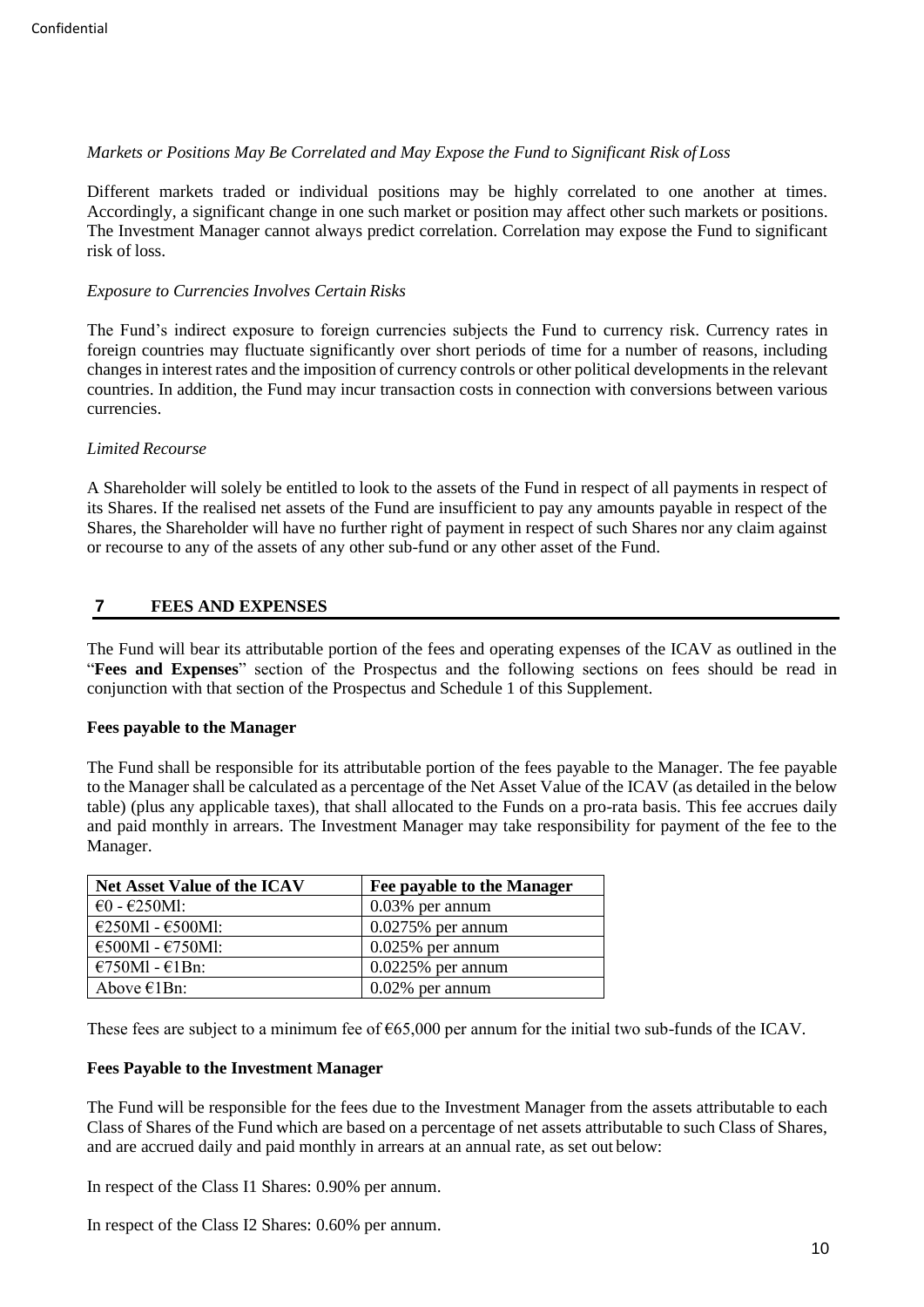In respect of the Class D1 Shares: 1.20% per annum.

In respect of the Class D2 Shares: 0.75% per annum

In respect of the Class A Shares: 1.20% per annum

The Investment Manager may from time to time and at its sole discretion and out of its own resources decide to rebate to intermediaries and/or Shareholders part or all of the fee payable to the Investment Manager.

# **Administrator's Fees and Expenses**

The Fund shall be responsible for the fees of and reasonable out-of-pocket expenses properly incurred by the Administrator. Subject to a minimum fee (30,000 EUR p.a.), the administration fee shall be calculated at the following annual rates on the net asset value of the Fund (plus any applicable taxes). This fee accrues and is calculated on each Dealing Day and payable monthly in arrears.

| <b>Net Asset Value</b>                                        | Percentage |
|---------------------------------------------------------------|------------|
| On net assets of the Fund up to $\epsilon$ 500 million        | $0.06\%$   |
| On net assets of the Fund greater than $\epsilon$ 500 million | $0.05\%$   |

# **Depositary's Fees and Expenses**

The Fund shall be responsible for the fees of and reasonable out-of-pocket expenses properly incurred by the Depositary in the performance of its duties under the Depositary Agreement. The annual fee shall be calculated at the following annual rates on the net asset value of the Fund (plus any applicable taxes). Subject to a minimum fee (36,000 EUR p.a. pro-rated between the Funds of the ICAV on the basis of the assets under management of each Fund), the depositary fee will be 0.03 per cent on net assets held by the Depositary. This fee accrues and is calculated on each Dealing Day and payable monthly in arrears. The Depositary shall also be entitled to receive out of the assets of the Fund all agreed sub-depositary fees and transaction charges (which will be charged at normal commercial rates).

# **Initial Subscription Charges and Redemption Charges**

Please refer to Schedule 1 for details of the Initial Subscription Charges.

No Redemption Charge will be payable in respect of the Shares.

# <span id="page-10-0"></span>**8 MISCELLANEOUS**

As of the date of this Supplement, the ICAV has one other sub-fund in existence, namely:

1. LYNX UCITS FUND

New Funds may be created from time to time by the Directors with the prior approval of the Central Bank in which case further Supplements incorporating provisions relating to those Funds will be issued by the ICAV.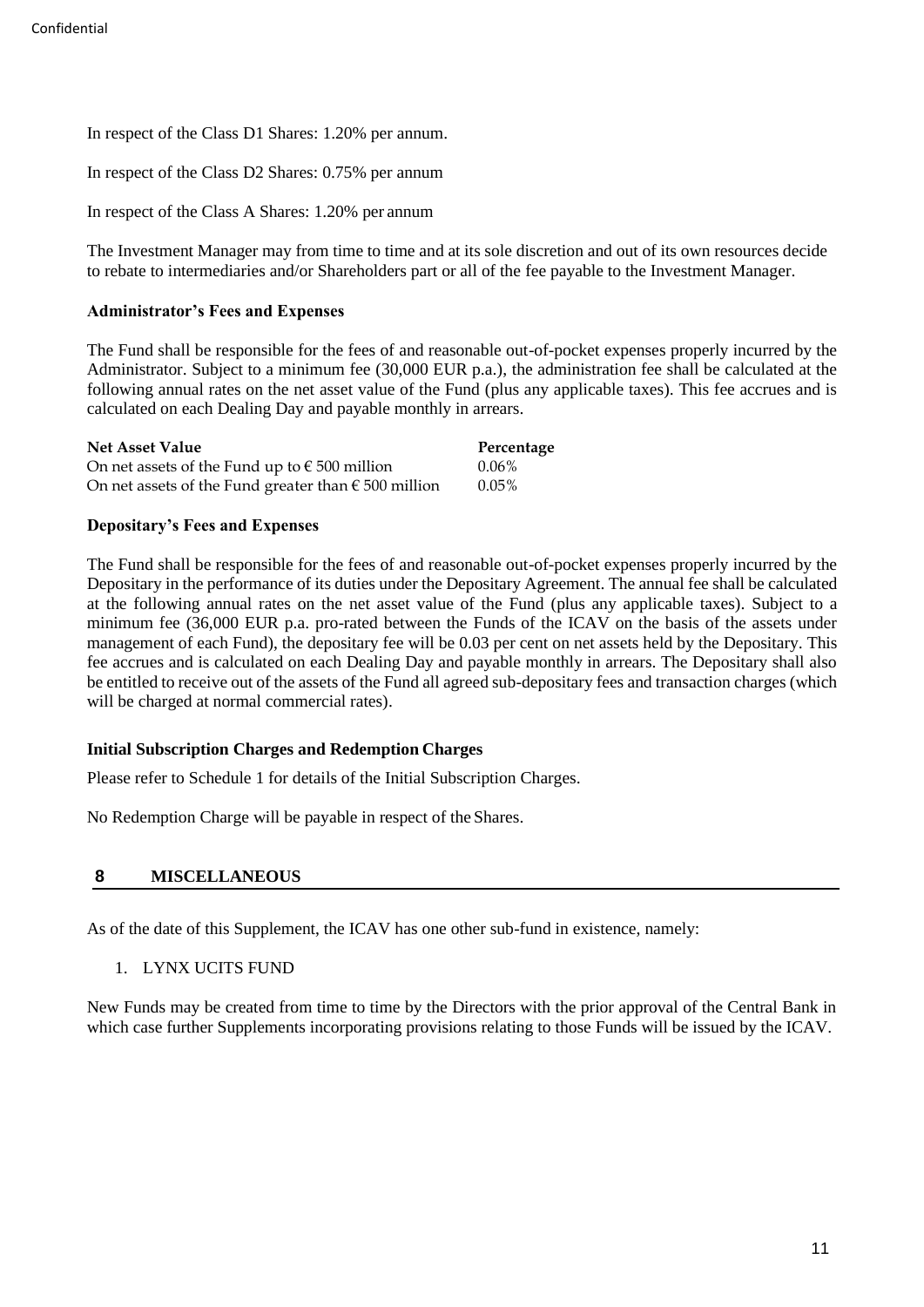# **9 SCHEDULE 1 – CLASSES AVAILABLE IN THE FUND**

# **This Schedule should be read in conjunction with the Fees and Expenses section above.**

<span id="page-11-0"></span>

| <b>Share Class</b>                  |                 | <b>Currency</b><br><b>Denominatio</b><br>n | Hedge<br>d<br><b>Share</b> | <b>Initial</b><br><b>Offer</b><br><b>Price</b> | <b>Minimum</b><br><b>Initial</b><br><b>Investmen</b> | <b>Management</b><br><b>Charge</b> | <b>Minimum</b><br><b>Additional</b><br>Investment/   | <b>Minimum</b><br>Holding | <b>Initial</b><br>Subscriptio<br>n Charge | <b>ISIN Code</b>                    |
|-------------------------------------|-----------------|--------------------------------------------|----------------------------|------------------------------------------------|------------------------------------------------------|------------------------------------|------------------------------------------------------|---------------------------|-------------------------------------------|-------------------------------------|
|                                     |                 |                                            | ${\bf S}$                  | per Share                                      | t Amount                                             |                                    | <b>Minimum</b><br><b>Redemption</b><br><b>Amount</b> |                           |                                           |                                     |
| <b>Class</b><br><b>USD</b>          | $\overline{11}$ | <b>US Dollar</b>                           | Yes                        | \$100                                          | \$1,000,000                                          | 0.90% per<br>annum                 | \$10,000                                             | \$500,000                 | Up to 3%                                  | <b>IE00BGKB</b>                     |
| <b>Class</b><br><b>USD</b>          | 12              | <b>US Dollar</b>                           | Yes                        | \$100                                          | \$10,000,000                                         | 0.60% per<br>annum                 | \$10,000                                             | \$5,000,000               | Up to 3%                                  | <b>IE00BGKB</b><br>9991             |
| <b>Class</b><br><b>EUR</b>          | $\mathbf{I}$    | Euro                                       | N <sub>o</sub>             | $\epsilon$ 100                                 | € 1,000,000                                          | 0.90% per<br>annum                 | € 10,000                                             | € 500,000                 | Up to 3%                                  | <b>IE00BGKB</b><br>8991             |
| <b>Class</b><br><b>EUR</b><br>Chanc | I2              | Euro                                       | N <sub>o</sub>             | $\epsilon$ 100                                 | $\in$ 10,000,000                                     | 0.60% per<br>annum                 | € 10,000                                             | € 5,000,000               | Up to 3%                                  | <b>IE00BGKB</b><br>8B18             |
| <b>Class</b><br><b>SEK</b>          | $\mathbf{I}$    | Swedish Krona                              | Yes                        | <b>SEK 100</b>                                 | <b>SEK</b><br>10,000,000                             | 0.90% per<br>annum                 | <b>SEK 100,000</b>                                   | <b>SEK</b><br>5,000,000   | Up to $3%$                                | <b>IE00BGKB</b><br>8C <sub>25</sub> |
| <b>Class</b><br><b>SEK</b>          | $\overline{12}$ | Swedish Krona                              | Yes                        | <b>SEK 100</b>                                 | <b>SEK</b><br>100,000,000                            | 0.60% per<br>annum                 | SEK 100,000                                          | <b>SEK</b><br>50,000,000  | Up to 3%                                  | <b>IE00BGKB</b><br>8D32             |
| <b>Class</b><br><b>USD</b>          | D <sub>1</sub>  | <b>US Dollar</b>                           | Yes                        | \$100                                          | \$0                                                  | 1.20% per<br>annum                 | None                                                 | None                      | Up to $3%$                                | <b>IE00BGKB</b><br>8F55             |
| Class D1<br><b>EUR</b>              |                 | Euro                                       | N <sub>o</sub>             | $\overline{\epsilon}$ 100                      | $\overline{\epsilon\,0}$                             | 1.20% per<br>annum                 | None                                                 | None                      | Up to $3%$                                | <b>IE00BGKB</b><br>8G62             |
| <b>Class</b><br><b>SEK</b>          | D1              | Swedish Krona                              | $\overline{Y}$ es          | <b>SEK 100</b>                                 | SEK <sub>0</sub>                                     | 1.20% per<br>annum                 | None                                                 | None                      | Up to 3%                                  | <b>IE00BGBV</b><br>CQ33             |
| <b>Class</b><br><b>USD</b>          | D2              | <b>US Dollar</b>                           | Yes                        | \$100                                          | $\overline{S}0$                                      | 0.75% per<br>annum                 | None                                                 | None                      | Up to 3%                                  | <b>IE00BGKB</b><br>8H79             |
| <b>Class</b><br><b>EUR</b>          | D2              | Euro                                       | $\overline{No}$            | $\overline{\epsilon}$ 100                      | $\epsilon$ <sub>0</sub>                              | 0.75 % per<br>annum                | None                                                 | None                      | Up to 3%                                  | <b>IE00BGKB</b><br>8J93             |
| <b>Class</b><br><b>SEK</b>          | $\overline{D2}$ | Swedish Krona                              | Yes                        | <b>SEK 100</b>                                 | SEK0                                                 | $0.75%$ per annum                  | None                                                 | None                      | Up to 3%                                  | <b>IE00BGKB</b><br>8K09             |